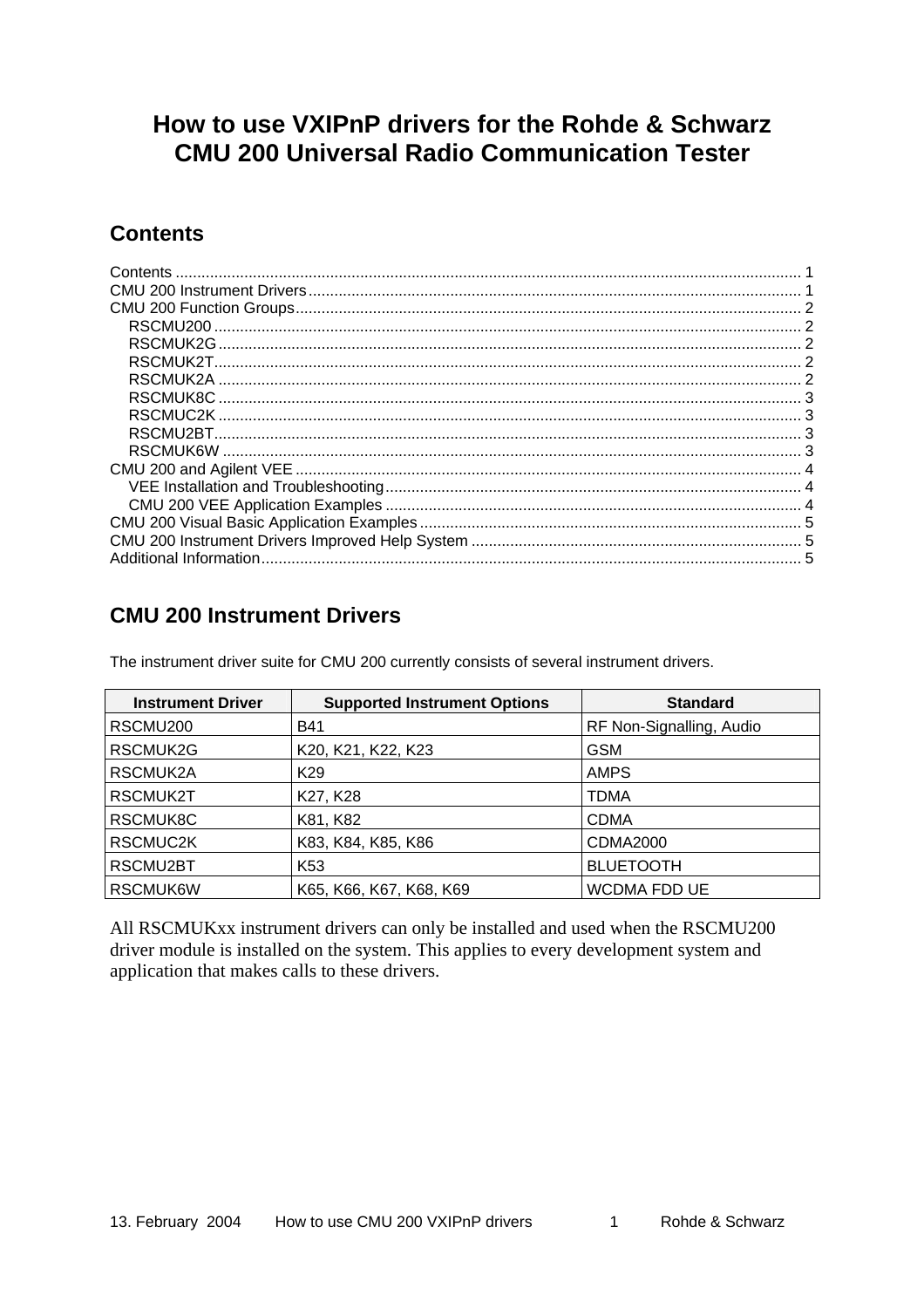## <span id="page-1-0"></span>**CMU 200 Function Groups**

Each function group on the instrument represents a separate VISA session to the instrument. The following table shows initialize and close functions that should be used to initialize and close each currently supported function group.

| <b>Function Group</b>  | <b>Initialize Function</b>                           | <b>Close Function</b>  |
|------------------------|------------------------------------------------------|------------------------|
|                        | Not used for VEE                                     | Not used for VEE       |
| RSCMU200               |                                                      |                        |
| <b>RSCMU BASE</b>      | RSCMU Init Base                                      | RSCMU_Close_Base       |
| RSCMU_RF_NSIG          | RSCMU_Init_RF_NSig                                   | RSCMU_Close_RF_NSig    |
| RSCMU_AUDIO_NSIG       | RSCMU_Init_Audio_NSig                                | RSCMU_Close_Audio_NSig |
| <b>RSCMUK2G</b>        |                                                      |                        |
| RSCMU_GSM400MS_NSIG    | RSCMU_Init_GSM_Nsig<br>Parameter: GSM400             | RSCMU Close GSM NSig   |
| RSCMU_GSM400MS_SIG     | RSCMU_Init_GSM_Sig<br>Parameter: GSM400              | RSCMU_Close_GSM_Sig    |
| RSCMU_GSM850NSIG       | RSCMU Init GSM Nsig<br>Parameter: GSM850             | RSCMU_Close_GSM_NSig   |
| RSCMU_GSM850SIG        | RSCMU_Init_GSM_Sig<br>Parameter: GSM850              | RSCMU_Close_GSM_Sig    |
| RSCMU_GSM900MS_NSIG    | RSCMU_Init_GSM_Nsig<br>Parameter: GSM900             | RSCMU_Close_GSM_NSig   |
| RSCMU_GSM900MS_SIG     | RSCMU_Init_GSM_Sig<br>Parameter: GSM900              | RSCMU_Close_GSM_Sig    |
| RSCMU_GSM1800MS_NSIG   | RSCMU_Init_GSM_Nsig<br>Parameter: GSM1800            | RSCMU_Close_GSM_NSig   |
| RSCMU_GSM1800MS_SIG    | RSCMU_Init_GSM_Sig<br>Parameter: GSM1800             | RSCMU_Close_GSM_Sig    |
| RSCMU_GSM1900MS_NSIG   | RSCMU_Init_GSM_Nsig<br>Parameter: GSM1900            | RSCMU_Close_GSM_NSig   |
| RSCMU_GSM1900MS_SIG    | RSCMU_Init_GSM_Sig<br>Parameter: GSM1900             | RSCMU_Close_GSM_Sig    |
| <b>RSCMUK2T</b>        |                                                      |                        |
| RSCMU_IS136800MS_NSIG  | RSCMU_Init_TDMA<br>Parameter: RSCMU_CDMA800MS_NSIG   | RSCMU TDMA Close       |
| RSCMU_IS136800MS_SIG   | RSCMU Init TDMA<br>Parameter: RSCMU_IS136800MS_SIG   | RSCMU_TDMA_Close       |
| RSCMU_IS1361900MS_NSIG | RSCMU_Init_TDMA<br>Parameter: RSCMU_IS1361900MS_NSIG | RSCMU_TDMA_Close       |
| RSCMU_IS1361900MS_SIG  | RSCMU_Init_TDMA<br>Parameter: RSCMU_IS1361900MS_SIG  | RSCMU_TDMA_Close       |
| <b>RSCMUK2A</b>        |                                                      |                        |
| RSCMU_AMPSMS_NSIG      | RSCMU_Init_AMPS<br>Parameter: RSCMU_AMPSMS_NSIG      | RSCMU_AMPS_Close       |
|                        |                                                      |                        |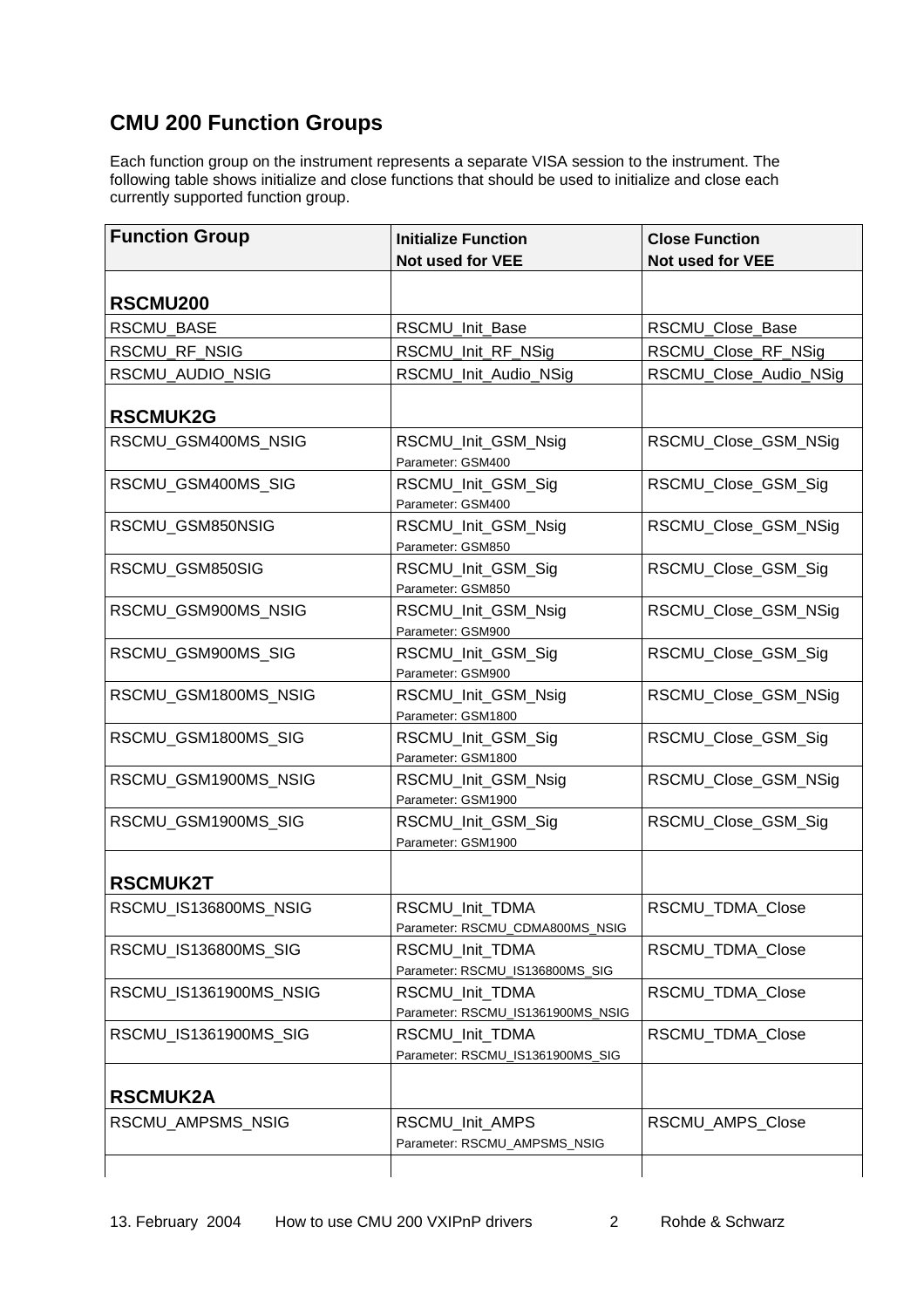<span id="page-2-0"></span>

| <b>Function Group</b>     | <b>Initialize Function</b>                                 | <b>Close Function</b>  |
|---------------------------|------------------------------------------------------------|------------------------|
|                           | Not used for VEE                                           | Not used for VEE       |
| <b>RSCMUK8C</b>           |                                                            |                        |
| RSCMU_CDMA800MS_NSIG      | RSCMU_Init_CDMA<br>Parameter: RSCMU_CDMA800MS_NSIG         | RSCMU_CDMA_Close       |
| RSCMU CDMA800MS SIG       | RSCMU_Init_CDMA<br>Parameter: RSCMU_CDMA800MS_SIG          | RSCMU_CDMA_Close       |
| RSCMU CDMA1900MS NSIG     | RSCMU Init CDMA<br>Parameter: RSCMU_CDMA1900MS_NSIG        | RSCMU CDMA Close       |
| RSCMU_CDMA1900MS_SIG      | RSCMU_Init_CDMA<br>Parameter: RSCMU_CDMA1900MS_SIG         | RSCMU_CDMA_Close       |
| <b>RSCMUC2K</b>           |                                                            |                        |
| RSCMU_CDMA2K450MS_NSIG    | RSCMU_Init_CDMA2K<br>Parameter: RSCMU_CDMA2K450MS_NSIG     | RSCMU CDMA Close       |
| RSCMU_CDMA2K450MS_SIG     | RSCMU_Init_CDMA2K<br>Parameter: RSCMU_CDMA2K450MS_SIG      | RSCMU_CDMA_Close       |
| RSCMU_CDMA2KCELLMS_NSIG   | RSCMU Init CDMA2K<br>Parameter:<br>RSCMU_CDMA2KCELLMS_NSIG | RSCMU_CDMA_Close       |
| RSCMU_CDMA2KCELLMS_SIG    | RSCMU_Init_CDMA2K<br>Parameter: RSCMU_CDMA2KCELLMS_SIG     | RSCMU_CDMA_Close       |
| RSCMU_CDMA2KPCSMS_NSIG    | RSCMU Init CDMA2K<br>Parameter: RSCMU_CDMA2KPCSMS_NSIG     | RSCMU_CDMA_Close       |
| RSCMU_CDMA2KPCSMS_SIG     | RSCMU_Init_CDMA2K<br>Parameter: RSCMU_CDMA2KPCSMS_SIG      | RSCMU_CDMA_Close       |
| RSCMU_CDMA2KIMT2KMS_NSIG  | RSCMU Init CDMA2K<br>Parameter: RSCMU_CDMA2KIMT2KMS_NSIG   | RSCMU_CDMA_Close       |
| RSCMU_CDMA2KIMT2KMS_SIG   | RSCMU_Init_CDMA2K<br>Parameter: RSCMU_CDMA2KIMT2KMS_SIG    | RSCMU_CDMA_Close       |
| <b>RSCMU2BT</b>           |                                                            |                        |
| RSCMU_BLUETOOTH_NSIG      | RSCMUBT_Init_BT_NSig                                       | RSCMUBT_Close_BT_NSig  |
| RSCMU_BLUETOOTH_SIG       | RSCMUBT_Init_BT_Sig                                        | RSCMUBT_Close_BT_Sig   |
| <b>RSCMUK6W</b>           |                                                            |                        |
| RSCMU_WCDMA1900FDDMS_NSIG | RSCMU_WCDMA_NSig_Init<br>Parameter: WCDMA 1900 FDD         | RSCMU_WCDMA_NSig_Close |
| RSCMU_WCDMA1900FDDMS_SIG  | RSCMU_WCDMA_Sig_Init<br>Parameter: WCDMA 1900 FDD          | RSCMU_WCDMA_NSig_Close |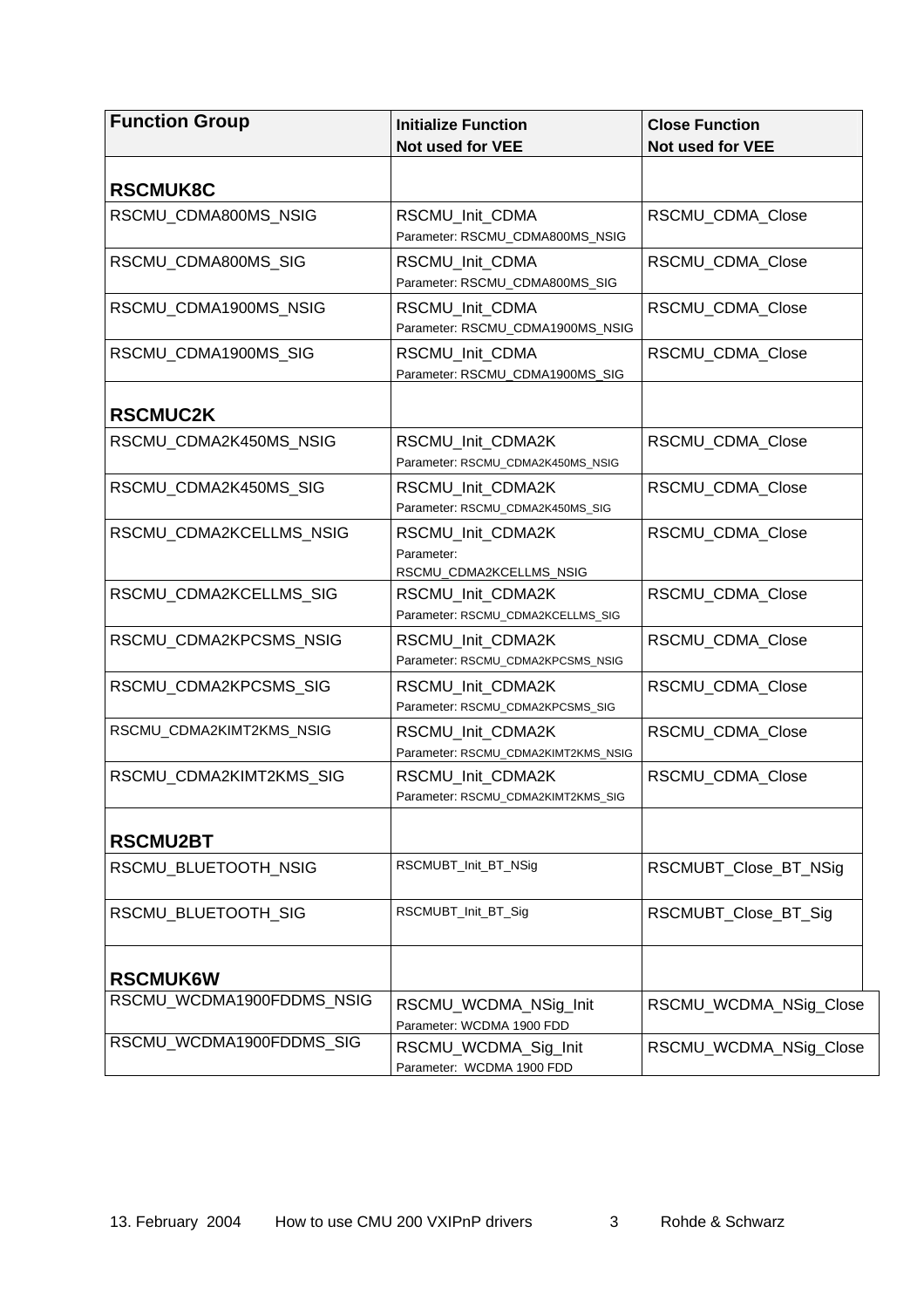### <span id="page-3-0"></span>**CMU 200 and Agilent VEE**

#### **VEE Installation and Troubleshooting**

In addition, the required settings for VEE for every driver are specified as standard in the Readme.txt file.

VEE initializes the measuring instruments when a driver function is first called up. Contrary to other programs (LabWindows/CVI, LabVIEW, Visual C++, Visual Basic etc.) dynamic management of secondary addresses in the program is not possible. The Universal Radio Communication Tester CMU features different functional groups, each with their own secondary addresses. The names of the functional groups and their secondary addresses must therefore already be defined when starting the program.

 Consequently, you have to define the names of the functional groups and their secondary addresses in the CMU demo programs.

You can make the settings with the aid of Readme.txt or with the aid of demo programs. Using the demo programs, you can easily check if everything is correct.

See also Application Note " Rohde & Schwarz Device Drivers under VEE Installation and Troubleshooting" **[1MA35\\_E1.pdf](http://www.rohde-schwarz.com/412566DA00254725/0/9FC12153827B516DC1256A5A004B5A38?Open&Highlight=0,1MA35,_u95356kpt64_)** 

#### **CMU 200 VEE Application Examples**

The following set of application program examples is available for CMU 200. The examples are built on top of the CMU 200 instrument drivers. The primary purpose of these examples is to demonstrate how the applications are built using the CMU 200 instrument drivers.

| <b>Example</b>              | <b>Description</b>                                                  | <b>Required Instrument</b><br><b>Drivers</b> |
|-----------------------------|---------------------------------------------------------------------|----------------------------------------------|
| Rscmu_rf_nsig_example       | RF Non-Signalling Measurements                                      | RSCMU200                                     |
| Rscmu_gsm_nsig_example      | <b>GSM-MS Non-Signalling Measurements</b>                           | RSCMUK2G<br>RSCMU <sub>200</sub>             |
| Rscmu_gsm_sig_example       | <b>GSM-MS Signalling Measurements</b>                               | RSCMUK2G<br>RSCMU <sub>200</sub>             |
| Rscmu_tdma_example          | <b>TDMA-MS Signalling Measurements</b>                              | RSCMUK2T<br>RSCMU <sub>200</sub>             |
| Rscmu_amps_example          | AMPS-MS Non-Signalling<br><b>Measurements</b>                       | RSCMUK2A<br>RSCMU <sub>200</sub>             |
| rscmu_cdma2000_sig_example* | CDMA2000-MS Signalling<br><b>Measurements</b>                       | RSCMUC2K<br>RSCMU <sub>200</sub>             |
| rscmu_cdma2000_nsig_example | CDMA2000-MS Non-Signalling<br><b>Measurements</b>                   | RSCMUC2K<br>RSCMU <sub>200</sub>             |
| rscmu_wcdma_ue_nsig_example | WCDMA FDD UE Non-Signalling Mode<br><b>Measurements</b>             | RSCMUK6W<br>RSCMU <sub>200</sub>             |
| rscmu wcdma ue sig example  | Example to demonstrate WCDMA FDD UE<br>Signalling Mode Measurements | RSCMUK6W<br>RSCMU <sub>200</sub>             |

\*Available soon